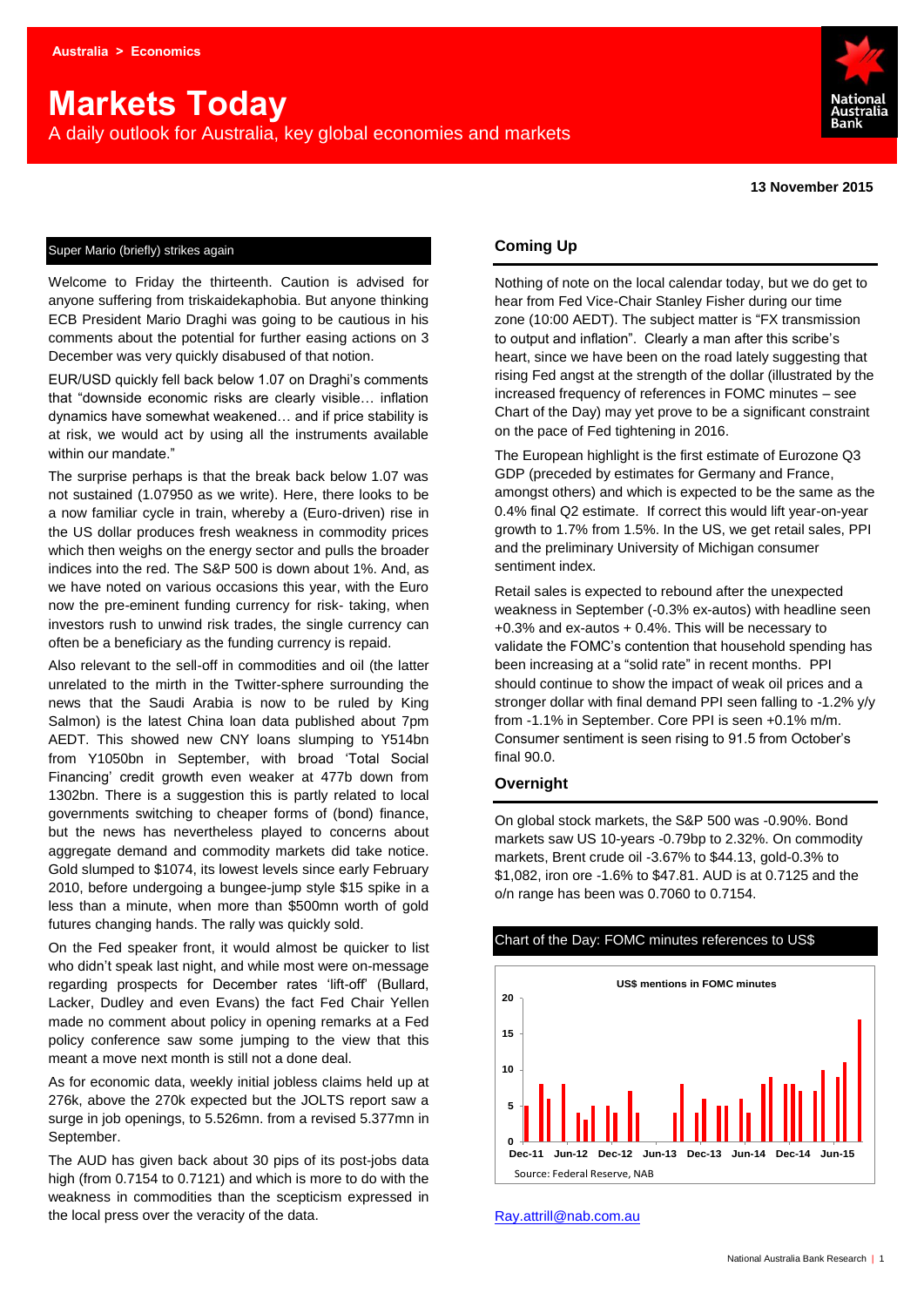





|            | <b>Foreign Exchange</b>      |        |             |                 |                                |          |         |         | <b>Equities</b>      |                          |         |         | Commodities*                      |         |        |
|------------|------------------------------|--------|-------------|-----------------|--------------------------------|----------|---------|---------|----------------------|--------------------------|---------|---------|-----------------------------------|---------|--------|
|            |                              |        | ranges (**) | Indicative 24hr |                                | Other FX |         |         | <b>Major Indices</b> |                          |         |         |                                   | Last    | % day  |
|            | Last                         | % chge | Low         | High            |                                | Last     | % chge  |         |                      | Last                     | % day   | % y/y   | Oil (Brent)                       | 44.13   | $-3.7$ |
| <b>AUD</b> | 0.7126                       | 0.9    | 0.7060      | 0.7154          | <b>HKD</b>                     | 7.7502   | 0.0     |         | Dow                  | 17,495                   | $-1.2$  | $-0.7$  | Oil (WTI)                         | 41.76   | $-2.7$ |
| <b>NZD</b> | 0.6543                       | $-0.2$ | 0.6501      | 0.6579          | <b>CNY</b>                     | 6.3690   | 0.0     |         | S&P 500              | 2.057                    | $-0.9$  | 0.9     | Oil (Tapis)                       | 45.13   | $-3.0$ |
| <b>EUR</b> | 1.0817                       | 0.7    | 1.0691      | 1.0809          | SGD                            | 1.4194   | $-0.1$  |         | Nasdag               | 5,025                    | $-0.8$  | 7.5     | Gold                              | 1081.90 | $-0.3$ |
| <b>GBP</b> | 1.5233                       | 0.1    | 1.5174      | 1.5247          | <b>IDR</b>                     | 13.597   | 0.0     |         | <b>FTSE</b>          | 6.179                    | $-1.9$  | $-6.5$  | <b>CRB</b>                        | 186.43  | $-1.0$ |
| <b>JPY</b> | 122.57                       | $-0.2$ | 122.63      | 123.07          | <b>THB</b>                     | 35.84    | 0.1     |         | <b>DAX</b>           | 10,783                   | $-1.1$  | 17.1    | <b>GS Metals</b>                  | 259.0   | 0.6    |
| CAD        | 1.3285                       | 0.2    | 1.3225      | 1.3341          | <b>KRW</b>                     | 1.158    | 0.3     |         | CAC <sub>40</sub>    | 4.857                    | $-0.2$  | 16.2    | Aluminium                         | 1482    | $-2.0$ |
| AUD/EUR    | 0.6607                       | 0.2    |             |                 | <b>TWD</b>                     | 32.72    | 0.0     |         | Nikkei               | 19,698                   | $+0$    | 13.3    | Copper                            | 4837    | $-2.4$ |
| AUD/JPY    | 87.38                        | 0.7    |             |                 | PHP                            | 47.00    | $-0.2$  |         | Shanghai             | 3.633                    | $-0.5$  | 46.2    | <b>Nickel</b>                     | 9377    | $-2.6$ |
| AUD/GBP    | 0.4681                       | 0.8    |             |                 | <b>CHF</b>                     | 1.00     | $-0.5$  |         | Hang Seng            | 22,889                   | $+2.4$  | $-4.7$  | Zinc                              | 1598    | $-0.7$ |
| AUD/NZD    | 1.0897                       | 1.2    |             |                 | <b>SEK</b>                     | 8.64     | $-0.6$  |         | ASX 200              | 5,126                    | $+0.1$  | $-5.8$  | Ch. steel                         | 1761    | $-0.3$ |
|            |                              |        |             |                 |                                |          |         |         |                      |                          |         |         | Iron ore                          | 47.8    | $-1.6$ |
|            |                              |        |             |                 |                                |          |         |         |                      |                          |         |         | Coal                              | 52.2    | 0.0    |
|            | <b>Interest Rates</b>        |        |             |                 |                                |          |         |         |                      | <b>Overnight Futures</b> |         |         | Wheat Chic.                       | 500.3   | 0.6    |
|            | <b>Indicative Swap Rates</b> |        |             |                 | <b>Benchmark 10 Year Bonds</b> |          |         |         |                      |                          |         | Sugar   | 14.97                             | 1.9     |        |
|            | Cash                         | 3mth   | 2Yr         | 10Yr            |                                | Last     | chge    | Sprd    |                      |                          | Last    | Chge    | Cotton                            | 61.84   | $-0.5$ |
| <b>USD</b> | 0.25                         | 0.36   | 0.98        | 2.21            | <b>USD 10</b>                  | 2.32     | $-0.01$ |         |                      | Australia                |         |         | Coffee                            | 118.8   | $-1.2$ |
| <b>AUD</b> | 2.00                         | 2.21   | 2.13        | 3.05            | AUD <sub>10</sub>              | 2.95     | 0.08    | 0.63    |                      | 3 mth bill               | 97.81   | 0.01    |                                   |         |        |
| <b>NZD</b> | 2.75                         | 2.90   | 2.80        | 3.66            | NZD <sub>10</sub>              | 3.57     | 0.00    | 1.25    |                      | 97.87<br>3 Yr bond       |         | 0.02    | CO <sub>2</sub> Emissions - Euros |         |        |
| <b>EUR</b> | 0.05                         | 0.06   | $-0.06$     | 0.95            | CAD <sub>10</sub>              | 1.70     | 0.00    | $-0.62$ |                      | 10 Yr bond               | 97.04   | $-0.04$ |                                   | Last    | % day  |
| <b>GBP</b> | 0.50                         | 0.58   | 1.02        | 1.97            | <b>EUR 10</b>                  | 0.61     | 0.00    | $-1.71$ |                      | $3/10$ sprd              | 0.84    | 0.06    | Jun-2015                          | 8.39    | $-0.8$ |
| <b>JPY</b> | 0.10                         | 0.08   | 0.10        | 0.47            | <b>GBP 10</b>                  | 2.01     | $-0.04$ | $-0.31$ |                      | SPI                      | $-51.0$ | $-1.0$  | Dec-2015                          | 8.37    | $-0.8$ |
| CAD        | 0.50                         | 1.17   | 0.91        | 2.03            | <b>JPY 10</b>                  | 0.30     | $-0.02$ | $-2.02$ |                      |                          |         |         | Dec-2016                          | 8.44    | $-0.8$ |

Please note the high/low FX rates are only an indication. Please refer to your National Dealer for confirmation.

\* All near futures contracts, except CRB. GS Metals is Goldman Sachs industrial metals index. Metals prices are CME. Emissions: ICE Dec contracts, Euros

\*\* These are indicative ranges over the past 24 hours; please confirm rates with your NAB dealer

Last is around 6:30am Sydney

Source: Bloomberg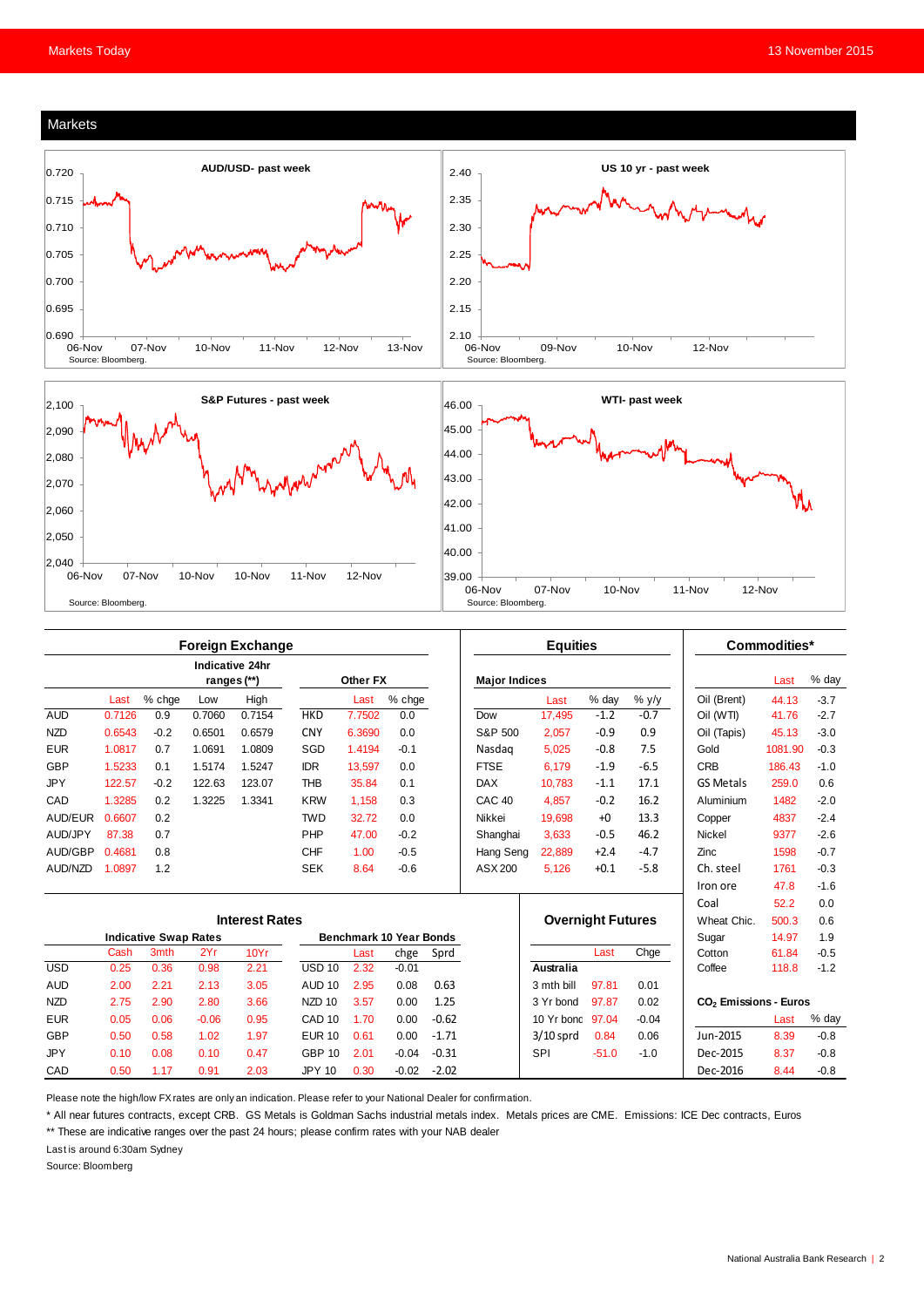Calendar

| <u>udiei iudi</u> |                                                                                  |                  |                 |                 |        |                      |                |                |
|-------------------|----------------------------------------------------------------------------------|------------------|-----------------|-----------------|--------|----------------------|----------------|----------------|
|                   | <b>Country Economic Indicator</b>                                                | Period           | Forecast        | Consensus       | Actual | <b>Previous</b>      | <b>GMT</b>     | <b>AEDT</b>    |
|                   | Friday, 13 November 2015                                                         |                  |                 |                 |        |                      |                |                |
| NZ                | Non Resident Bond Holdings                                                       | Oct              |                 |                 |        | 68.7                 | 2.00           | 13.00          |
| JN                | Industrial Production MoM/YoY                                                    | Sep F            |                 | $\sqrt{2}$      |        | $1/-0.9$             | 4.30           | 15.30          |
| JN<br>GE          | Tertiary Industry Index MoM                                                      | Sep<br>3Q P      |                 | 0.1<br>0.3/1.8  |        | 0.1<br>0.4/1.6       | 4.30           | 15.30          |
| ЕC                | GDP SA QoQ/YoY<br><b>Trade Balance SA</b>                                        | Sep              |                 | 19.3            |        | 19.8                 | 7.00<br>10.00  | 18.00<br>21.00 |
| EС                | GDP SA QoQ/YoY                                                                   | 3Q A             |                 | 0.4/1.7         |        | 0.4/1.5              | 10.00          | 21.00          |
| СA                | Bank of Canada's Wilkins Speaks in Toronto                                       |                  |                 |                 |        |                      | 13.00          | 0.00           |
| <b>US</b>         | <b>Retail Sales Advance MoM</b>                                                  | Oct              |                 | 0.3             |        | 0.1                  | 13.30          | 0.30           |
| СA                | Teranet/National Bank HPI MoM/YoY                                                | Oct              |                 | $\prime$        |        | 0.6/5.6              | 13.30          | 0.30           |
| СA                | Teranet/National Bank HP Index                                                   | Oct              |                 |                 |        | 177.09               | 13.30          | 0.30           |
| US                | PPI Final Demand MoM/YoY                                                         | Oct              |                 | $0.2/-1.2$      |        | $-0.5/-1.1$          | 13.30          | 0.30           |
| US                | <b>Business Inventories</b>                                                      | Sep              |                 | $\mathbf 0$     |        | 0                    | 15.00          | 2.00           |
| US<br>US          | U. of Mich. Sentiment<br>Fed's Mester Speaks on Economic Outlook and Monetary    | Nov <sub>P</sub> |                 | 91.5<br>0       |        | 90<br>$\mathbf 0$    | 15.00<br>17.30 | 2.00<br>4.30   |
|                   | Monday, 16 November 2015                                                         |                  |                 |                 |        |                      |                |                |
| NZ                | Performance Services Index                                                       | Oct              |                 |                 |        | 59.3                 | 21.30          | 8.30           |
| NZ                | Retail Sales Ex Inflation QoQ                                                    | 3Q               |                 |                 |        | 0.1                  | 21.45          | 8.45           |
| JN                | GDP SA QoQ                                                                       | 3Q P             |                 | $-0.1$          |        | $-0.3$               | 23.50          | 10.50          |
| UK                | Rightmove House Prices MoM/YoY                                                   | Nov              |                 | $\prime$        |        | 0.6/5.6              | 0.10           | 11.10          |
| AU                | New Motor Vehicle Sales MoM/YoY                                                  | Oct              |                 | $\prime$        |        | 5.5/7.7              | 0.30           | 11.30          |
| EС                | CPI MoM/YoY                                                                      | Oct              |                 | $\prime$        |        | $0.2/-0.1$           | 10.00          | 21.00          |
| ЕC                | CPI Core YoY                                                                     | Oct F            |                 |                 |        | 1                    | 10.00          | 21.00          |
| СA<br>US          | Manufacturing Sales MoM<br><b>Empire Manufacturing</b>                           | Sep<br>Nov       |                 | -5              |        | $-0.2$<br>$-11.36$   | 13.30<br>13.30 | 0.30<br>0.30   |
| CA                | Int'l Securities Transactions                                                    | Sep              |                 |                 |        | 3.11                 | 13.30          | 0.30           |
| CA                | <b>Existing Home Sales MoM</b>                                                   | Oct              |                 |                 |        | $-2.1$               | 14.00          | 1.00           |
| СA                | <b>Bloomberg Nanos Confidence</b>                                                | Nov-13           |                 |                 |        | 57.9                 | 15.00          | 2.00           |
|                   | Tuesday, 17 November 2015                                                        |                  |                 |                 |        |                      |                |                |
| AU                | ANZ Roy Morgan Weekly Consumer Confidence Index                                  | Nov-15           |                 |                 |        | 115.2                | 22.30          | 9.30           |
| JN                | Housing Loans YoY                                                                | 3Q               |                 |                 |        | 2.4                  | 23.50          | 10.50          |
| <b>AU</b>         | <b>RBA Nov. Meeting Minutes</b>                                                  |                  |                 |                 |        |                      | 0.30           | 11.30          |
| NZ                | 2Yr Inflation Expectation                                                        | 4Q               |                 |                 |        | 1.94                 | 2.00           | 13.00          |
| EС                | <b>EU27 New Car Registrations</b>                                                | Oct              |                 |                 |        | 9.8                  | 7.00           | 18.00          |
| UK<br>UK          | CPI MoM/YoY<br>CPI Core YoY                                                      | Oct<br>Oct       |                 | $\prime$        |        | $-0.1/-0.1$<br>1     | 9.30<br>9.30   | 20.30<br>20.30 |
| UK                | PPI Output Core NSA MoM/YoY                                                      | Oct              |                 | $\prime$        |        | 0.1/0.2              | 9.30           | 20.30          |
| UK                | ONS House Price YoY                                                              | Sep              |                 |                 |        | 5.2                  | 9.30           | 20.30          |
| GE                | ZEW Survey Current Situation                                                     | Nov              |                 |                 |        | 55.2                 | 10.00          | 21.00          |
| US                | CPI MoM/YoY                                                                      | Oct              |                 | 0.2/            |        | $-0.2/0$             | 13.30          | 0.30           |
| US                | Industrial Production MoM                                                        | Oct              |                 | 0.1             |        | $-0.2$               | 14.15          | 1.15           |
| US                | <b>NAHB Housing Market Index</b>                                                 | Nov              |                 | 64              |        | 64                   | 15.00          | 2.00           |
|                   | Wednesday, 18 November 2015                                                      |                  |                 |                 |        |                      |                |                |
| US                | Net Long-term TIC Flows                                                          | Sep              |                 |                 |        | 20.4                 | 21.00          | 8.00           |
| US<br><b>AU</b>   | <b>Total Net TIC Flows</b><br>RBA's Debelle Speaks at Bloomberg Summit in Sydney | Sep              |                 |                 |        | $-9.2$               | 21.00          | 8.00           |
| AU                | Conf. Board Leading Index MoM                                                    | Sep              |                 |                 |        |                      | 23.00          | 10.00          |
| AU                | Westpac Leading Index MoM                                                        | Oct              |                 |                 |        | 0.1                  | 23.30          | 10.30          |
| AU                | Wage Price Index QoQ/YoY                                                         | 3Q               |                 |                 |        | 0.6/2.3              | 0.30           | 11.30          |
| CН                | <b>Property Prices</b>                                                           | Oct              |                 |                 |        |                      | n/a            | n/a            |
| US                | Housing Starts, #/MoM                                                            | Oct              |                 | 1159/-3.9       |        | 1206/6.5             | 13.30          | 0.30           |
| <b>US</b>         | U.S. Fed Releases Minutes from Oct. 27-28 FOMC Meeting                           |                  |                 |                 |        |                      |                |                |
|                   | Thursday, 19 November 2015                                                       |                  |                 |                 |        |                      |                |                |
| NZ                | ANZ Job Advertisements MoM                                                       | Oct              |                 |                 |        | 2.1                  | 21.00          | 8.00           |
| NZ                | PPI Input QoQ                                                                    | 3Q<br>Oct        |                 |                 |        | $-0.3$               | 21.45          | 8.45           |
| JN<br>AU          | <b>Trade Balance Adjusted</b><br><b>RBA FX Transactions Government</b>           | Oct              |                 |                 |        | $-355.662$<br>$-785$ | 23.50<br>0.30  | 10.50<br>11.30 |
| AU                | <b>RBA FX Transactions Market</b>                                                | Oct              |                 |                 |        | 712                  | 0.30           | 11.30          |
| AU                | RBA FX Transactions Other                                                        | Oct              |                 |                 |        | 89                   | 0.30           | 11.30          |
| CН                | <b>MNI Business Indicator</b>                                                    | Nov              |                 |                 |        |                      |                |                |
| JN                | All Industry Activity Index MoM                                                  | Sep              |                 |                 |        | $-0.2$               | 4.30           | 15.30          |
| JN                | Machine Tool Orders YoY                                                          | Oct F            |                 |                 |        | $-19.1$              | 6.00           | 17.00          |
| EC                | <b>ECB Current Account SA</b>                                                    | Sep              |                 |                 |        | 17.7                 | 9.00           | 20.00          |
| UK                | Retail Sales Ex Auto Fuel MoM/YoY                                                | Oct              |                 | $\prime$        |        | 1.7/5.9              | 9.30           | 20.30          |
| EС                | ECB account of the monetary policy meeting                                       |                  |                 |                 |        |                      |                |                |
| JN                | <b>BOJ Annual Rise in Monetary Base</b>                                          | Nov-19           |                 |                 |        | 80                   |                |                |
| JN<br>UK          | Bank of Japan Monetary Policy Statement<br><b>CBI Trends Total Orders</b>        | Nov              |                 |                 |        | -18                  | 11.00          | 22.00          |
| СA                | Wholesale Trade Sales MoM                                                        | Sep              |                 |                 |        | -0.1                 | 13.30          | 0.30           |
| US                | Initial Jobless Claims                                                           | Nov-14           |                 | 270             |        | 276                  | 13.30          | 0.30           |
| US                | Philadelphia Fed Business Outlook                                                | Nov              |                 | $\mathbf 0$     |        | $-4.5$               | 15.00          | 2.00           |
| US                | Leading Index                                                                    | Oct              |                 | 0.5             |        | $-0.2$               | 15.00          | 2.00           |
| US                | Fed's Lockhart Speaks on U.S. Economy in Atlanta                                 |                  |                 |                 |        |                      |                |                |
|                   | <b>Upcoming Central Bank Interest Rate Announcements</b>                         |                  |                 |                 |        |                      |                |                |
| Japan, BoJ        |                                                                                  | 19-Nov           | $0.0\% - 0.1\%$ | $0.0\% - 0.1\%$ |        | $0.0\% - 0.1\%$      |                |                |
| Australia, RBA    |                                                                                  | 1-Dec            | 2.00%           | 2.00%           |        | 2.00%                |                |                |
| Europe ECB        |                                                                                  | 3-Dec            |                 |                 |        | 0.05%                |                |                |
| Canada, BoC       |                                                                                  | 3-Dec            |                 |                 |        | 0.50%                |                |                |
| UK BOE            | New Zealand, RBNZ                                                                | 10-Dec<br>10-Dec | 2.50%           | 2.50%           |        | 2.75%<br>0.50%       |                |                |
|                   | <b>US Federal Reserve</b>                                                        | 17-Dec           |                 |                 |        | $0 - 0.25%$          |                |                |
|                   | GMT: Greenwich Mean Time; AEDT: Australian Eastern Daylight Saving Time          |                  |                 |                 |        |                      |                |                |
|                   |                                                                                  |                  |                 |                 |        |                      |                |                |